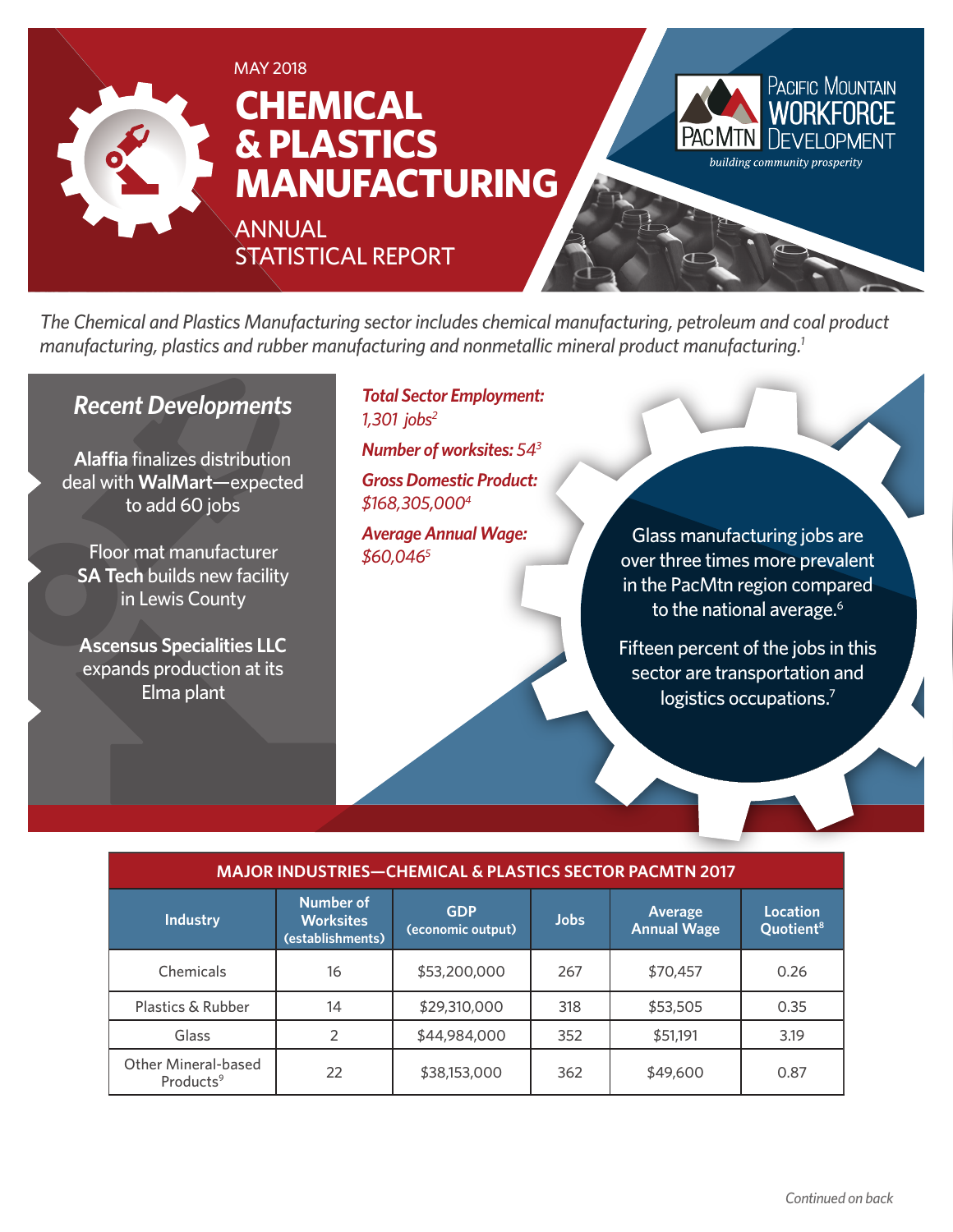

# **CHEMICAL & PLASTICS MANUFACTURING**



### **INDUSTRY TRENDS**

*Data analysis done in 2017 shows some interesting trends in this sector, please see the tables below for a data snapshot of industries within the Chemical & Plastics Manufacturing sector.*

| <b>PLASTIC PIPE MANUFACTURING</b> |               |      |  |
|-----------------------------------|---------------|------|--|
| Year                              | <b>GDP</b>    | Jobs |  |
| 2015                              | \$9,330,000   | 113  |  |
| 2016                              | \$11,297,000  | 131  |  |
| 2017                              | Not Available | 135  |  |

*Employment in the region's plastic pipe industry is evenly divided between Olympia's Advanced Drainage Systems and the Cresline Northwest plant in Chehalis.*

| <b>SOAP, CLEANING COMPOUND &amp; TOILET</b><br><b>PREPARATION MANUFACTURING</b> |               |      |  |
|---------------------------------------------------------------------------------|---------------|------|--|
| Year                                                                            | <b>GDP</b>    | Jobs |  |
| 2015                                                                            | \$21,179,000  | 89   |  |
| 2016                                                                            | \$23,193,000  | 118  |  |
| 2017                                                                            | Not Available | 212  |  |

*Entrepreneurial ventures in cosmetics such as Olympia's Alaffia have created new jobs in the PacMtn region .*

| <b>PHARMACEUTICAL &amp; MEDICINE</b><br><b>MANUFACTURING</b> |               |      |  |  |
|--------------------------------------------------------------|---------------|------|--|--|
| Year                                                         | <b>GDP</b>    | Jobs |  |  |
| 2015                                                         | \$2,146,000   | 15   |  |  |
| 2016                                                         | \$3,611,000   | 24   |  |  |
| 2017                                                         | Not Available | 45   |  |  |

*A small but growing local industry driven primarily by botanicals and alternative medicine.*

| <b>GLASS PRODUCT MANUFACTURING</b> |               |      |  |
|------------------------------------|---------------|------|--|
| Year                               | <b>GDP</b>    | Jobs |  |
| 2015                               | \$45,996,000  | 360  |  |
| 2016                               | \$44,984,000  | 370  |  |
| 2017                               | Not Available | 352  |  |

*Cardinal Glass Industries' Tumwater plant produced 97,175,060 square feet of glass in 2017.10*

*Total Sector Employment: 28,604 jobs Gross Domestic Product: \$6.385 billion*

> *Average Annual Wage: \$67,586*



*Learn more at www.pacmtn.org Grays Harbor, Lewis, Mason, Pacific, Thurston Counties*

*WorkSource Washington and PacMtn are equal oportunity employers/programs. Auxiliary aids and services are available upon request to individuals with disabilities. WA Relay 711*